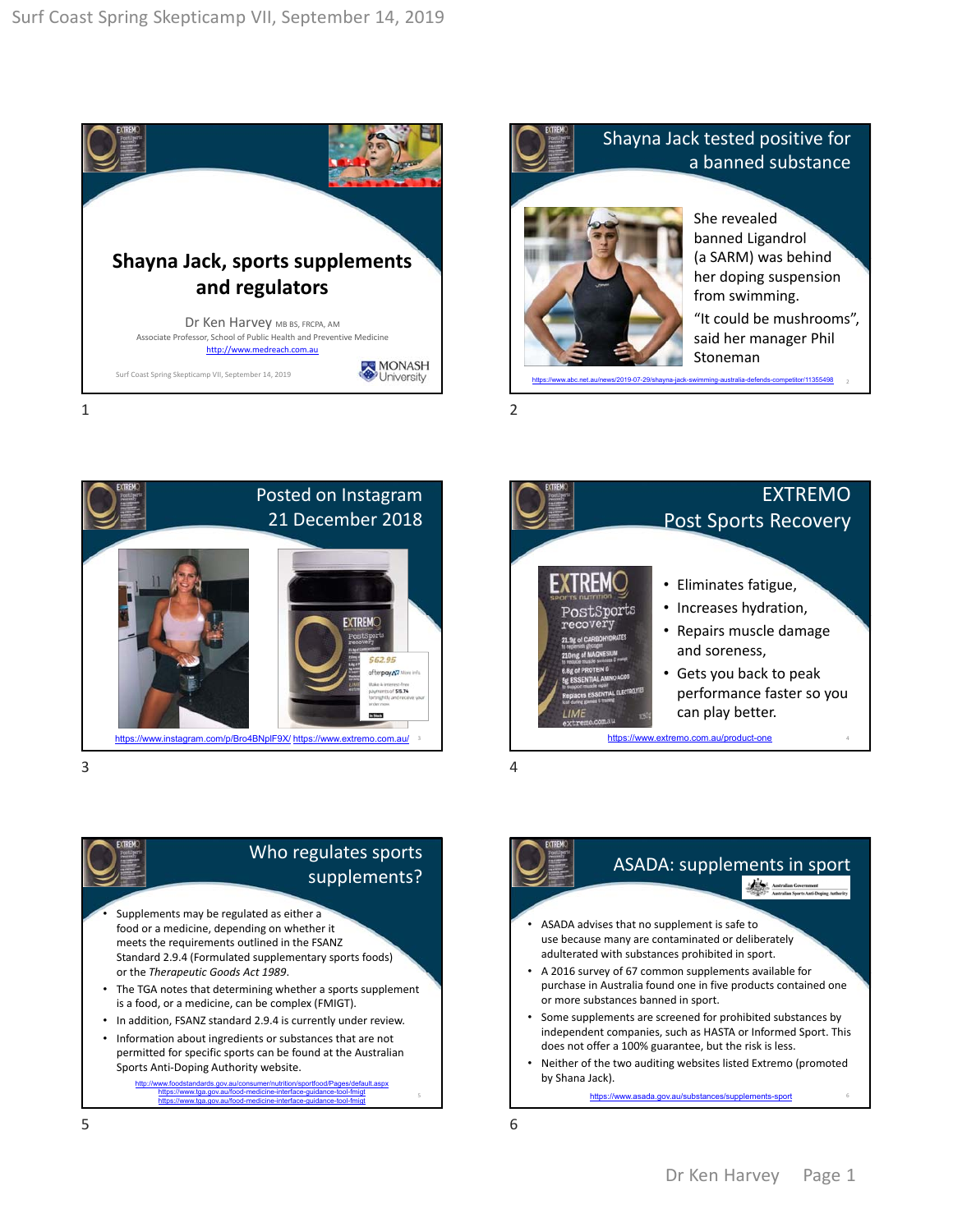## The rise of SARMs • ASADA has noted that an increasing number of athletes appear to be using SARMs. • They are claimed to induce muscle (and bone growth) without the side effects associated with steroid use. SARMs are associated with serious safety concerns including liver toxicity and the potential to increase the risk of heart attack and stroke. 6/11/18

- The TGA classifies SARMs as Schedule 4, prescription‐only medicines, some are Schedule 10 (totally prohibited).
- SARMs have been prohibited by the World Anti‐Doping Agency (WADA) since 2008.

https://www.asada.gov.au/news/blog-rise-lgd-4033

SARMs In 2010, one athlete tested positive for SARMs worldwide. In 2016, 39 tested positive including 6 Australians in triathlon and motorcycling sports. • In 2018 there were at least 10 SARMs online stores with Australian domain names. The owner of one of the largest of these sites says sales have gone from 10 to 100 vials a day in under two years. • A 30ml vial of SARMs (enough for a 30‐day cycle) costs \$149‐ \$199. That works out to more than \$15,000 worth of SARMs per day, or over \$5 million revenue per year.

https://www.abc.net.au/triplei/programs/hack/massive-blackmarket-in-sarmsresearch-chemicals/9666006

 $7$ 







 $9 \hspace{2.5cm} 10$ 

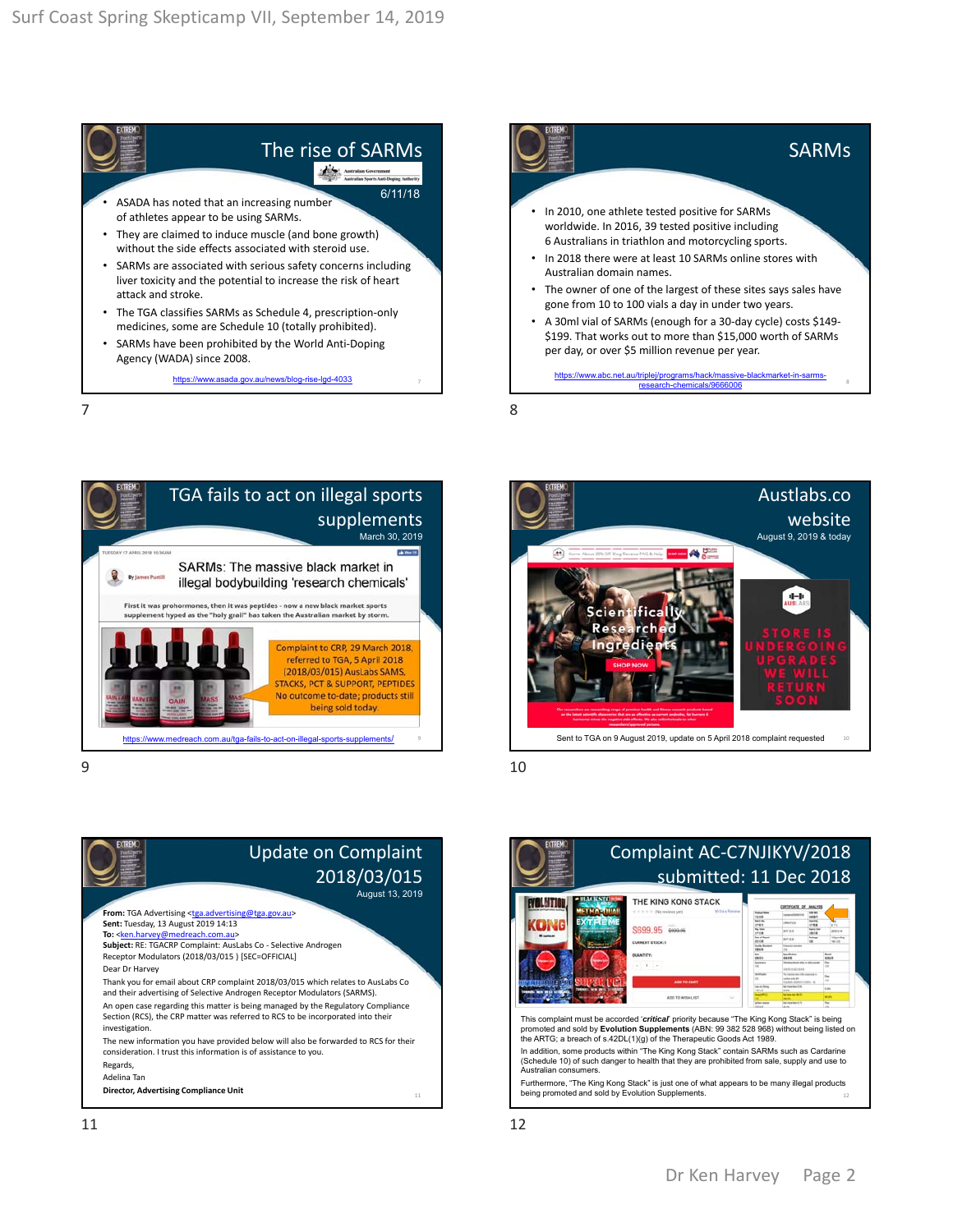



13 14









 $15$  and  $16$ 



 $17$  and  $18$